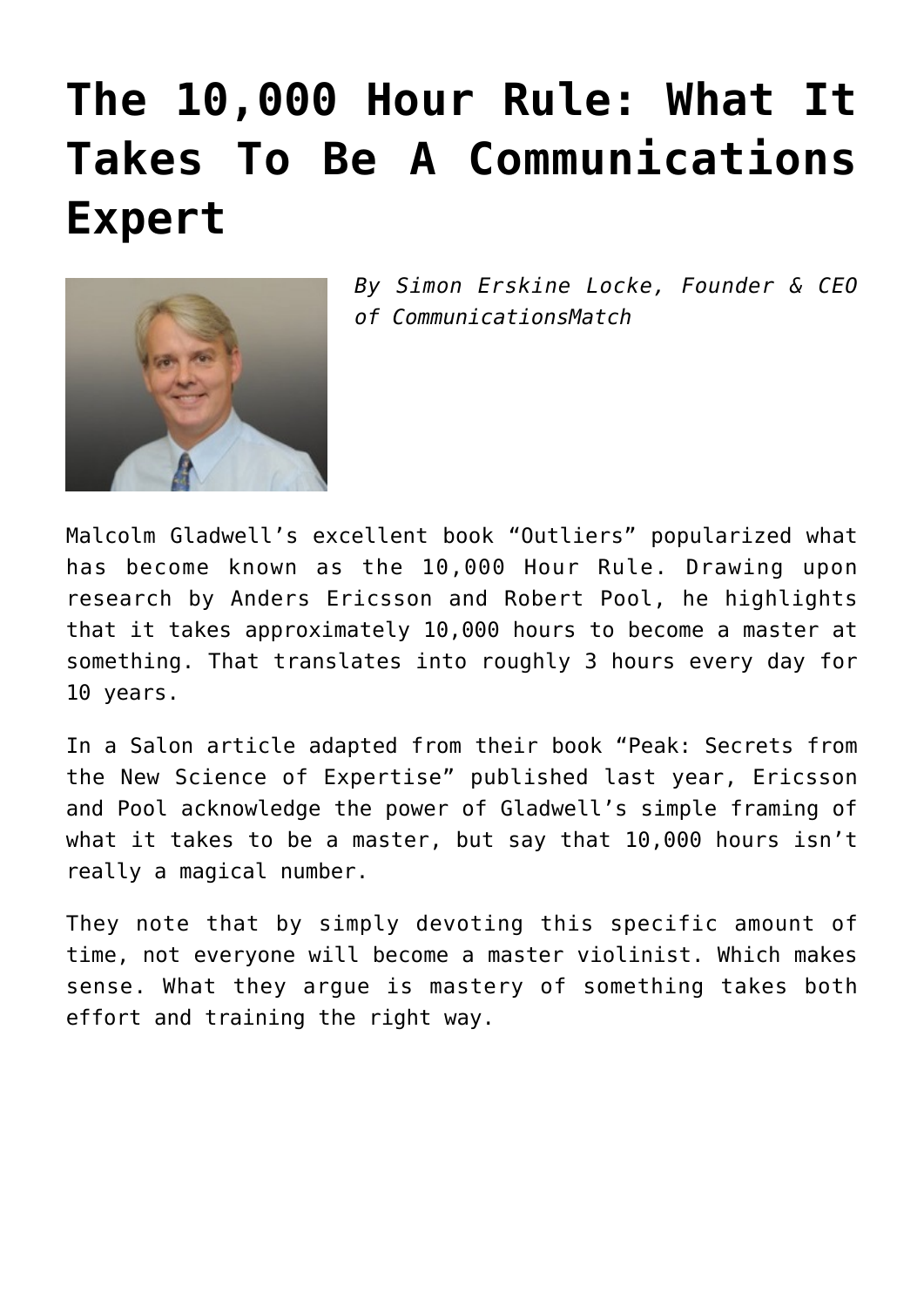

**How does this relate to communications?**

Simply put, it takes a huge amount of time and effort to become an expert in the increasingly complex and specialized areas of communications required to achieve a company's [marketing](https://www.commpro.biz/marketing-section) goals. In addition to traditional [PR](https://www.commpro.biz/public-relations-section/) skillsets, today we arguably also need mastery in areas including analytics, SEO, influencer, content, digital and email marketing.

As communications experts, we have developed skills through years of training and doing. Over time we become masters in specific fields and are hopefully recognized by peers and clients for our unique knowledge.

In a rapidly changing communications world, the 10,000 hour rule reminds us that we cannot sit on our laurels. We have to work to stay current and invest in our continued professional development.

We also need to keep in mind Socrates, who said, "The only